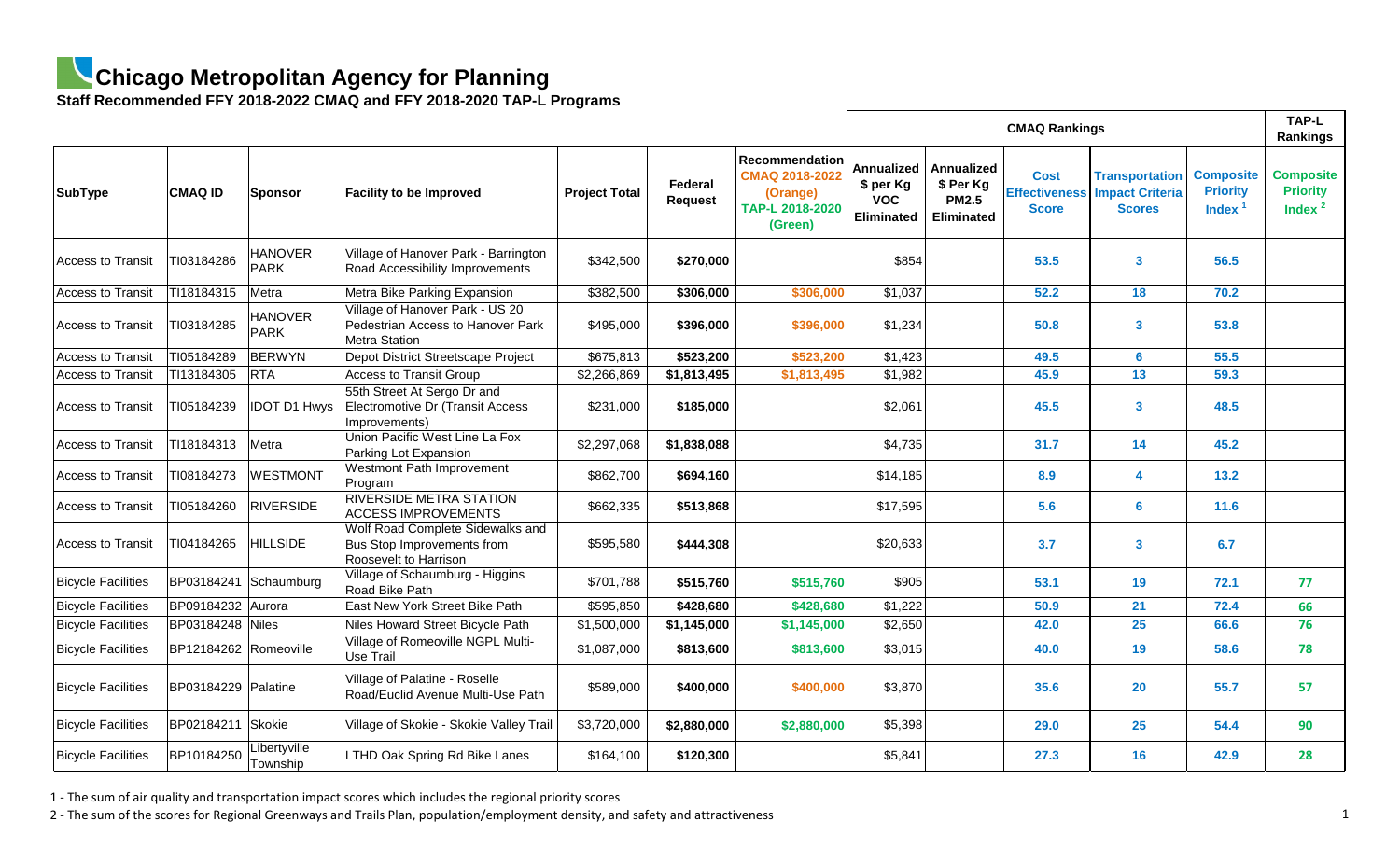|                           |                         |                                  |                                                                                                                        |                      |                           |                                                                                   |                                                                   |                                                                     | <b>TAP-L</b><br>Rankings    |                                                                                |                                                  |                                                   |
|---------------------------|-------------------------|----------------------------------|------------------------------------------------------------------------------------------------------------------------|----------------------|---------------------------|-----------------------------------------------------------------------------------|-------------------------------------------------------------------|---------------------------------------------------------------------|-----------------------------|--------------------------------------------------------------------------------|--------------------------------------------------|---------------------------------------------------|
| <b>SubType</b>            | <b>CMAQ ID</b>          | Sponsor                          | <b>Facility to be Improved</b>                                                                                         | <b>Project Total</b> | Federal<br><b>Request</b> | <b>Recommendation</b><br>CMAQ 2018-2022<br>(Orange)<br>TAP-L 2018-2020<br>(Green) | <b>Annualized</b><br>\$ per Kg<br><b>VOC</b><br><b>Eliminated</b> | <b>Annualized</b><br>\$ Per Kg<br><b>PM2.5</b><br><b>Eliminated</b> | <b>Cost</b><br><b>Score</b> | <b>Transportation</b><br><b>Effectiveness Impact Criteria</b><br><b>Scores</b> | <b>Composite</b><br><b>Priority</b><br>Index $1$ | <b>Composite</b><br><b>Priority</b><br>Index $^2$ |
| <b>Bicycle Facilities</b> |                         | BP08184258 Carol Stream          | Southeast Carol Stream Bike Paths                                                                                      | \$2,459,900          | \$380,000                 | \$380,000                                                                         | \$6,896                                                           |                                                                     | 23.7                        | 19                                                                             | 43.0                                             | 58                                                |
| <b>Bicycle Facilities</b> | BP08184212   Roselle    |                                  | Village of Roselle - Irving Park Road<br>Bike Path and Sidewalk                                                        | \$1,253,000          | \$946,400                 |                                                                                   | \$7,497                                                           |                                                                     | 21.9                        | 22                                                                             | 43.4                                             | 52                                                |
| <b>Bicycle Facilities</b> | BP06184290 Alsip        |                                  | Cal-Sag Trail - 131st Street Segment                                                                                   | \$894,000            | \$716,000                 |                                                                                   | \$8,113                                                           |                                                                     | 20.1                        | <b>20</b>                                                                      | 39.9                                             | 61                                                |
| <b>Bicycle Facilities</b> | BP09184216              | <b>Kane County</b><br><b>FPD</b> | Great Western Regional Bike Trail<br>Extension from LeRoy Oakes Forest<br><b>Preserve to Randall Road</b>              | \$874,343            | \$680,034                 | \$680,034                                                                         | \$11,693                                                          |                                                                     | 12.4                        | 22                                                                             | 34.2                                             | 67                                                |
| <b>Bicycle Facilities</b> | BP11184219 Algonquin    |                                  | Multi-Use path along Main St, Park<br>St, Harrison St and Riverview Dr                                                 | \$1,768,000          | \$1,196,800               |                                                                                   | \$13,291                                                          |                                                                     | 10.0                        | 13                                                                             | 22.8                                             | 33                                                |
| <b>Bicycle Facilities</b> | BP06184279              | Lemont Park<br>District          | <b>Lemont Park District</b><br>Pedestrian/Bikeway Connector                                                            | \$316,470            | \$253,176                 |                                                                                   | \$15,131                                                          |                                                                     | 7.8                         | 9                                                                              | 17.0                                             | 29                                                |
| <b>Bicycle Facilities</b> | BP08184207 Woodridge    |                                  | Woodridge - Route 53 Southern Multi-<br>Use Path Connectivity Project                                                  | \$698,507            | \$486,806                 |                                                                                   | \$16,166                                                          |                                                                     | 6.8                         | 19                                                                             | 26.1                                             | 57                                                |
| <b>Bicycle Facilities</b> | BP10184208 Mundelein    |                                  | Midlothian Road Multi-Use Path                                                                                         | \$1,009,680          | \$767,357                 |                                                                                   | \$18,327                                                          |                                                                     | 5.1                         | 20                                                                             | 24.7                                             | 66                                                |
| <b>Bicycle Facilities</b> | BP08184225              | DuPage County<br><b>IFPD</b>     | West Branch DuPage River Trail -<br><b>West DuPage Woods Forest</b><br><b>Preserve to Blackwell Forest</b><br>Preserve | \$4,675,000          | \$2,730,134               | \$2,730,134                                                                       | \$19,352                                                          |                                                                     | 4.4                         | 21                                                                             | 25.0                                             | 72                                                |
| <b>Bicycle Facilities</b> | BP12184235 Elwood       |                                  | Village of Elwood Mississippi Street<br><b>Bike Path</b>                                                               | \$239,290            | \$12,064                  |                                                                                   | \$20,835                                                          |                                                                     | 3.6                         | 11                                                                             | 15.1                                             | 23                                                |
| <b>Bicycle Facilities</b> | BP06184268 Orland Hills |                                  | Orland Hills Multi-Use Path Project                                                                                    | \$487,270            | \$365,816                 |                                                                                   | \$22,961                                                          |                                                                     | 2.7                         | 17                                                                             | 19.2                                             | 48                                                |
| <b>Bicycle Facilities</b> |                         | BP06184264 Willow Springs        | Willow Springs Village Center Trial<br>Interconnect                                                                    | \$5,075,750          | \$4,060,599               |                                                                                   | \$24,622                                                          |                                                                     | 2.2                         | 23                                                                             | 25.6                                             | 72                                                |
| <b>Bicycle Facilities</b> | BP11184263 Huntley      |                                  | Multi-Use path along Reed Rd from<br>Vine St to IL Rte 47                                                              | \$255,000            | \$192,000                 |                                                                                   | \$31,362                                                          |                                                                     | 0.9                         | 11                                                                             | $12.3$                                           | 39                                                |
| <b>Bicycle Facilities</b> | BP03184213 Palatine     |                                  | Village of Palatine - Smith Street<br>Connection to Jens Jensen Forest<br>Preserve Path                                | \$177,000            | \$112,000                 |                                                                                   | \$31,636                                                          |                                                                     | 0.8                         | 11                                                                             | 11.8                                             | 23                                                |
| <b>Bicycle Facilities</b> | BP03184209              | <b>Elk Grove</b><br>Village      | Elk Grove Village - Oakton Street and<br><b>Busse Road Multi-Use Path</b>                                              | \$230,888            | \$162,545                 | \$162,545                                                                         | \$35,297                                                          |                                                                     | 0.5                         | 19                                                                             | <b>20.0</b>                                      | 68                                                |
| <b>Bicycle Facilities</b> | BP02184230 Glenview     |                                  | Village of Glenview Willow Road Multi-<br>Use Path                                                                     | \$1,738,900          | \$1,323,760               |                                                                                   | \$44,882                                                          |                                                                     | 0.1                         | <b>20</b>                                                                      | 20.6                                             | 59                                                |
| <b>Bicycle Facilities</b> | BP01184300 CDOT         |                                  | Englewood Line Trail                                                                                                   | \$51,635,000         | \$40,508,000              |                                                                                   | \$47,666                                                          |                                                                     | 0.1                         | 21                                                                             | 20.6                                             | 67                                                |
| <b>Bicycle Facilities</b> | BP11184206              | McHenry Co<br><b>DOT</b>         | Bike path along Randall Road                                                                                           | \$18,322,954         | \$918,240                 |                                                                                   | \$58,470                                                          |                                                                     | 0.0                         | 15                                                                             | 15.2                                             | 42                                                |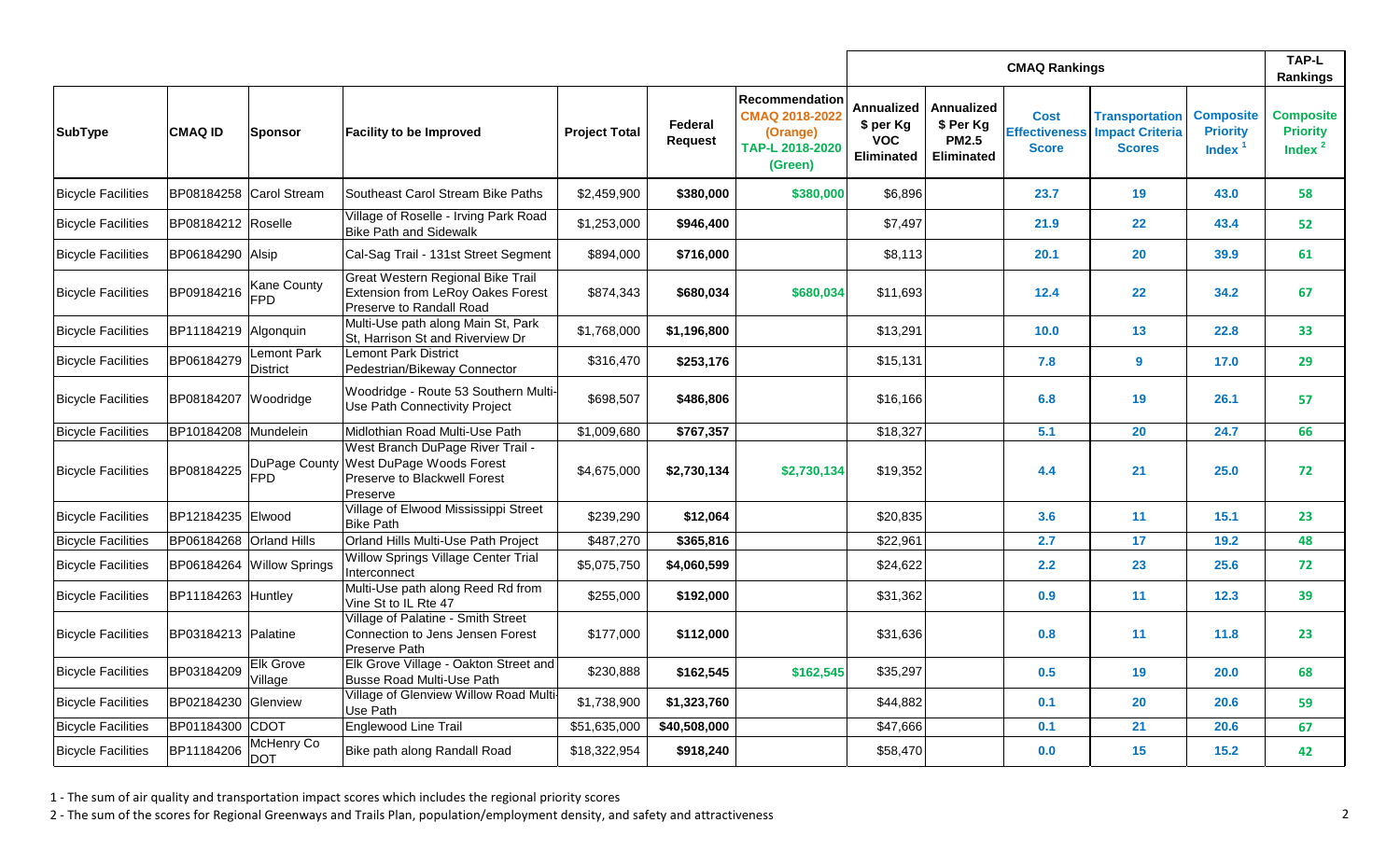|                                      |                         |                          |                                                                                                           |                      |                           |                                                                                   |                                                                   | TAP-L<br>Rankings                                            |                             |                                                                                |                                                  |                                                   |
|--------------------------------------|-------------------------|--------------------------|-----------------------------------------------------------------------------------------------------------|----------------------|---------------------------|-----------------------------------------------------------------------------------|-------------------------------------------------------------------|--------------------------------------------------------------|-----------------------------|--------------------------------------------------------------------------------|--------------------------------------------------|---------------------------------------------------|
| SubType                              | <b>CMAQ ID</b>          | Sponsor                  | <b>Facility to be Improved</b>                                                                            | <b>Project Total</b> | Federal<br><b>Request</b> | <b>Recommendation</b><br>CMAQ 2018-2022<br>(Orange)<br>TAP-L 2018-2020<br>(Green) | <b>Annualized</b><br>\$ per Kg<br><b>VOC</b><br><b>Eliminated</b> | Annualized<br>\$ Per Kg<br><b>PM2.5</b><br><b>Eliminated</b> | <b>Cost</b><br><b>Score</b> | <b>Transportation</b><br><b>Effectiveness Impact Criteria</b><br><b>Scores</b> | <b>Composite</b><br><b>Priority</b><br>Index $1$ | <b>Composite</b><br><b>Priority</b><br>Index $^2$ |
| <b>Bicycle Facilities</b>            | BP07184280 Richton Park |                          | Poplar Avenue Bike Trail Extension                                                                        | \$834,200            | \$631,360                 |                                                                                   | \$94,862                                                          |                                                              | 0.0                         | 19                                                                             | 18.7                                             | 45                                                |
| <b>Bicycle Facilities</b>            |                         |                          | BP02184238 Cook Co DOTH Skokie Valley Trail Extension                                                     | \$4,101,980          | \$2,780,936               | \$2,780,936                                                                       | \$132,633                                                         |                                                              | 0.0                         | 23                                                                             | 22.7                                             | 79                                                |
| <b>Bicycle Facilities</b>            | BP07184261              | Country Club<br>Hills    | <b>BP Pipeline Shared Use Path</b>                                                                        | \$1,918,030          | \$134,408                 | \$134,408                                                                         | \$202,779                                                         |                                                              | 0.0                         | 20                                                                             | 19.7                                             | 74                                                |
| <b>Bicycle Facilities</b>            | BP08184272              | DuPage County<br>FPD     | North Central DuPage Regional Trail                                                                       | \$2,552,000          | \$152,000                 | \$152,000                                                                         | \$227,061                                                         |                                                              | 0.0                         | 19                                                                             | 19.5                                             | 77                                                |
| <b>Bicycle Facilities</b>            | BP08184224 Naperville   |                          | North Aurora Road Underpass<br><b>Bicycle and Pedestrian Facilities</b>                                   | \$36,265,000         | \$3,932,000               |                                                                                   | \$280,036                                                         |                                                              | 0.0                         | 13                                                                             | 13.4                                             | 36                                                |
| <b>Bicycle Facilities</b>            | BP01184297 CDOT         |                          | Columbia Bridge Over Jackson Park<br>Lagoon/59th St Bike Path                                             | \$9,113,000          | \$5,098,000               | \$5,098,000                                                                       | \$340,867                                                         |                                                              | 0.0                         | 27                                                                             | 27.3                                             | 84                                                |
| <b>Bicycle Facilities</b>            | BP01184283 CDOT         |                          | 43rd Street Access Bridge to the<br>Lakefront Trail                                                       | \$31,962,676         | \$12,152,000              | \$12,152,000                                                                      | \$438,683                                                         |                                                              | 0.0                         | 26                                                                             | 26.4                                             | 79                                                |
| Bottleneck<br>Elimination            | BE03184320  IDOT        |                          | 1-90 WB Improvements from III 43 to I<br>190                                                              | \$44,938,000         | \$31,746,400              | \$26,146,400                                                                      | \$1,471                                                           |                                                              | 49.2                        | 35                                                                             | 84.2                                             |                                                   |
| Bottleneck<br>Elimination            |                         | BE15184220 Cook Co DOTH  | I-294 to and from Franklin<br>Avenue/Green Street                                                         | \$31,225,020         | \$19,076,416              | \$19,076,416                                                                      | \$3,952                                                           |                                                              | 35.2                        | 29                                                                             | 64.2                                             |                                                   |
| Bottleneck<br>Elimination            |                         | BE09184202   Kane Co DOT | Randall Road at Weld Road/US 20                                                                           | \$6,801,553          | \$4,956,245               | \$4,956,245                                                                       | \$6,219                                                           |                                                              | 26.0                        | 23                                                                             | 49.0                                             |                                                   |
| Bottleneck<br>Elimination            | BE03184243 Barrington   |                          | Village of Barrington - US Route 14<br>Underpass                                                          | \$62,808,500         | \$34,926,800              |                                                                                   | \$78,238                                                          |                                                              | 0.0                         | 16                                                                             | 16.0                                             |                                                   |
| Bottleneck<br>Elimination            | BE08184253 Naperville   |                          | North Aurora Road Underpass<br><b>Bottleneck Elimination</b>                                              | \$36,265,000         | \$14,899,000              |                                                                                   | \$203,073                                                         |                                                              | 0.0                         | 15                                                                             | 15.0                                             |                                                   |
| <b>Direct Emissions</b><br>Reduction | DR18184318 Metra        |                          | F40PH 3 Engine Upgrade &<br><b>Emissions Reduction</b>                                                    | \$11,962,600         | \$9,570,080               |                                                                                   |                                                                   | \$36                                                         | 59.8                        | 30                                                                             | 89.8                                             |                                                   |
| <b>Direct Emissions</b><br>Reduction | DR18184319 Metra        |                          | Locomotive Acquisition and<br>Rehabilitation                                                              | \$98,000,000         | \$78,400,000              | \$44,800,000                                                                      |                                                                   | \$36                                                         | 59.8                        | 30                                                                             | 89.8                                             |                                                   |
| Direct Emissions<br>Reduction        | DR16184291 CTA          |                          | Purchase of Up to 10 Electric Buses<br>and two En-route Charging Stations                                 | \$10,000,000         | \$8,000,000               | \$8,000,000                                                                       |                                                                   | \$1,168                                                      | 54.5                        | 27                                                                             | 81.5                                             |                                                   |
| Direct Emissions<br>Reduction        |                         | DR06184270 Bedford Park  | The Belt Railway Company of<br>Chicago Bedford Park Clearing Yard<br>Switcher Locomotive Retrofit Project | \$8,690,000          | \$5,648,500               | \$5,648,500                                                                       |                                                                   | \$1,050                                                      | 55.0                        | 7                                                                              | 62.0                                             |                                                   |
| Direct Emissions<br>Reduction        | DR01184299 CDOT         |                          | Drive Electric Chicago - EV Fleet<br>Program                                                              | \$25,957,108         | \$15,507,000              | \$15,507,000                                                                      |                                                                   | \$3,737                                                      | 44.1                        | 13                                                                             | 57.1                                             |                                                   |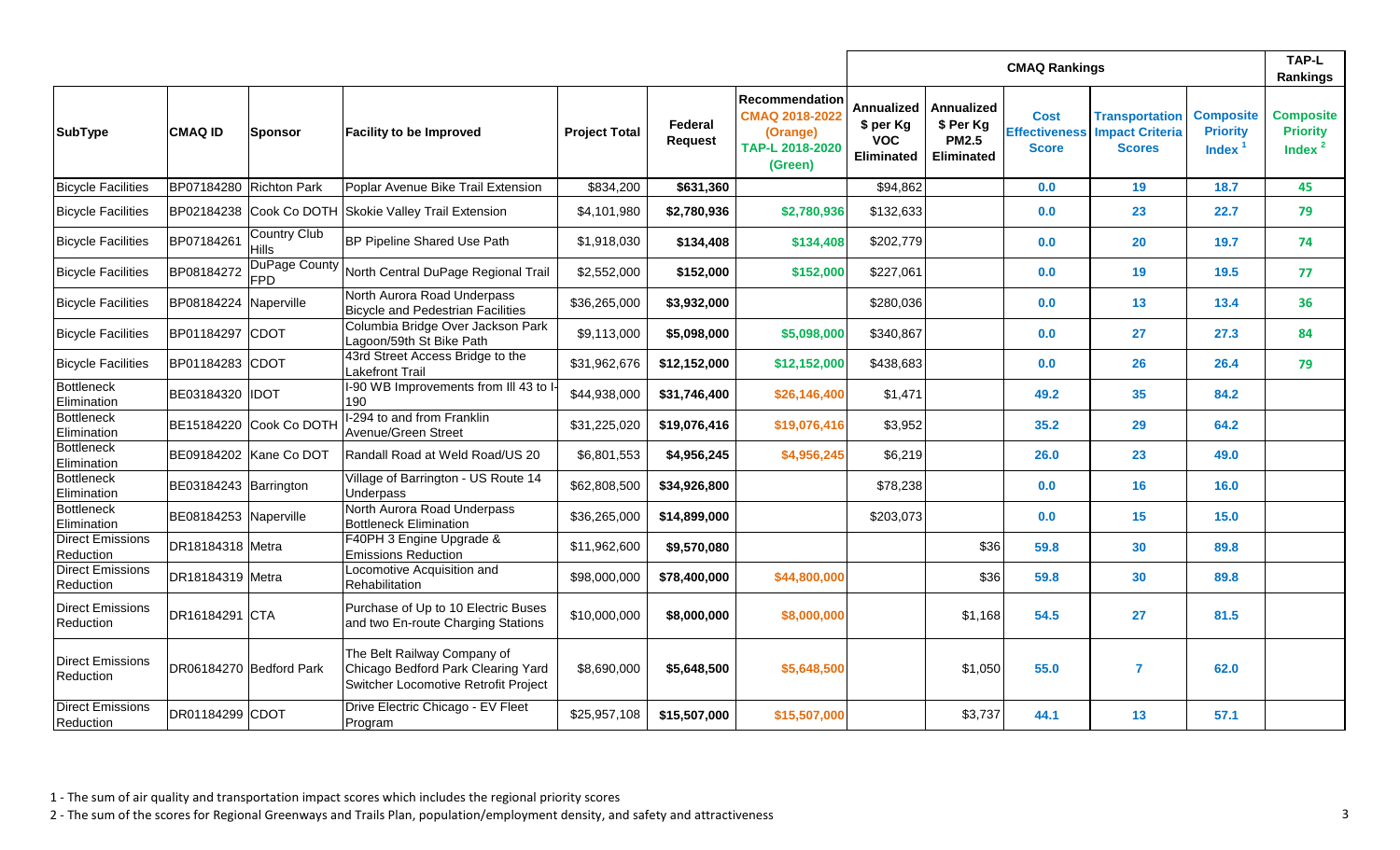|                                      |                       |                                                    |                                                                                                                                   |                      |                           |                                                                                   |                                                            |                                                              | TAP-L<br>Rankings                                   |                                                                  |                                                  |                                                   |
|--------------------------------------|-----------------------|----------------------------------------------------|-----------------------------------------------------------------------------------------------------------------------------------|----------------------|---------------------------|-----------------------------------------------------------------------------------|------------------------------------------------------------|--------------------------------------------------------------|-----------------------------------------------------|------------------------------------------------------------------|--------------------------------------------------|---------------------------------------------------|
| <b>SubType</b>                       | <b>CMAQ ID</b>        | Sponsor                                            | <b>Facility to be Improved</b>                                                                                                    | <b>Project Total</b> | Federal<br><b>Request</b> | <b>Recommendation</b><br>CMAQ 2018-2022<br>(Orange)<br>TAP-L 2018-2020<br>(Green) | <b>Annualized</b><br>\$ per Kg<br><b>VOC</b><br>Eliminated | Annualized<br>\$ Per Kg<br><b>PM2.5</b><br><b>Eliminated</b> | <b>Cost</b><br><b>Effectiveness</b><br><b>Score</b> | <b>Transportation</b><br><b>Impact Criteria</b><br><b>Scores</b> | <b>Composite</b><br><b>Priority</b><br>Index $1$ | <b>Composite</b><br><b>Priority</b><br>Index $^2$ |
| <b>Direct Emissions</b><br>Reduction | DR13184302  IL EPA    |                                                    | Chicago Area Heavy-Duty Vehicle<br>Clean Fuel Infrastructure Partnership                                                          | \$23,033,000         | \$10,000,000              |                                                                                   |                                                            | \$17,615                                                     | $14.0$                                              | -1                                                               | 15.0                                             |                                                   |
| <b>Direct Emissions</b><br>Reduction | DR01184296 CDOT       |                                                    | Chicago Area Alternative Fuel<br>Deployment Project ("Drive Clean<br>Chicago"), Series 3                                          | \$59,000,000         | \$26,800,000              |                                                                                   |                                                            | \$28,655                                                     | 5.6                                                 | $\overline{7}$                                                   | 12.6                                             |                                                   |
| <b>Direct Emissions</b><br>Reduction | DR08184269 Naperville |                                                    | City of Naperville - Municipal CNG<br><b>Fleet and Station Project</b>                                                            | \$13,046,199         | \$7,078,039               |                                                                                   |                                                            | \$79,739                                                     | 0.1                                                 | 5                                                                | 5.1                                              |                                                   |
| <b>Direct Emissions</b><br>Reduction | DR07184288 Crete      |                                                    | Electric Wide Span Cranes (7) at<br>Crete Intermodal Logistics Center                                                             | \$44,723,399         | \$29,070,209              |                                                                                   |                                                            | Analysis<br>Inconclusive                                     | 0.0                                                 | $\overline{2}$                                                   | 2.0                                              |                                                   |
| <b>Direct Emissions</b><br>Reduction | DR08184281            | <b>Forest Preserve</b><br>District of<br>DuPage Co | <b>FPDDC CNG/LPG Fuel Conversions</b>                                                                                             | \$220,000            | \$176,000                 |                                                                                   |                                                            | No Benefit                                                   | 0.0                                                 | 5                                                                | 0.0                                              |                                                   |
| Intersection<br>Improvement          | II03184316            | <b>IDOT D1 Hwys</b>                                | IL 19 (Irving Park Rd.) at Wise Rd.                                                                                               | \$1,918,000          | \$1,346,000               | \$1,346,000                                                                       | \$1,944                                                    |                                                              | 46.2                                                | 6                                                                | 52.2                                             |                                                   |
| Intersection<br>Improvement          | II12184276            | <b>JOLIET</b>                                      | Jefferson Street Intersection Safety<br>and Congestion Reduction Project -<br>US Route 52 & Houbolt Road<br>(Location 5)          | \$861,770            | \$657,416                 | \$657,416                                                                         | \$4,078                                                    |                                                              | 34.6                                                | 21                                                               | 55.6                                             |                                                   |
| Intersection<br><b>Improvement</b>   | II03184317            | <b>IDOT D1 Hwys</b>                                | IL 19 (Irving Park Rd.) at Barrington<br>Rd.                                                                                      | \$3,071,000          | \$2,177,000               | \$2,177,000                                                                       | \$4,785                                                    |                                                              | 31.5                                                | 16                                                               | 47.5                                             |                                                   |
| Intersection<br><b>Improvement</b>   | II09184255            | <b>AURORA</b>                                      | City of Aurora - Hill Avenue at<br>Montgomery Road Intersection                                                                   | \$5,441,500          | \$4,353,200               |                                                                                   | \$5,717                                                    |                                                              | 27.8                                                | 11                                                               | 38.8                                             |                                                   |
| Intersection<br>Improvement          | II12184267            | <b>JOLIET</b>                                      | Jefferson Street Intersection Safety<br>and Congestion Reduction Project -<br>US Route 52 & I-55 Southbound<br>Ramps (Location 2) | \$2,695,700          | \$2,068,560               | \$2,068,560                                                                       | \$6,151                                                    |                                                              | 26.2                                                | 21                                                               | 47.2                                             |                                                   |
| Intersection<br>Improvement          | II11184287            | CRYSTAL<br>LAKE                                    | Intersection improvements at US Rte<br>14 and Virginia Rd                                                                         | \$2,005,131          | \$1,450,505               | \$1,450,505                                                                       | \$6,526                                                    |                                                              | 24.9                                                | 16                                                               | 40.9                                             |                                                   |
| Intersection<br>Improvement          | II10184217            | Lake Co DOT                                        | <b>Wadsworth Road at Lewis Avenue</b><br>Intersection Improvement                                                                 | \$4,262,750          | \$2,596,940               | \$2,596,940                                                                       | \$6,619                                                    |                                                              | 24.6                                                | 15                                                               | 39.6                                             |                                                   |
| Intersection<br><b>Improvement</b>   | II03184304            | <b>IDOT D1 Hwys</b>                                | US 20 at Oak Ave and at Bartlett Rd.                                                                                              | \$3,123,000          | \$2,188,000               |                                                                                   | \$9,260                                                    |                                                              | 17.2                                                | 25                                                               | 42.2                                             |                                                   |
| Intersection<br>Improvement          | 1109184303            |                                                    | IDOT D1 Hwys   IL 56 at Hart/Mitchell Rd.                                                                                         | \$1,159,000          | \$808,000                 |                                                                                   | \$13,707                                                   |                                                              | 9.5                                                 | 9                                                                | 18.5                                             |                                                   |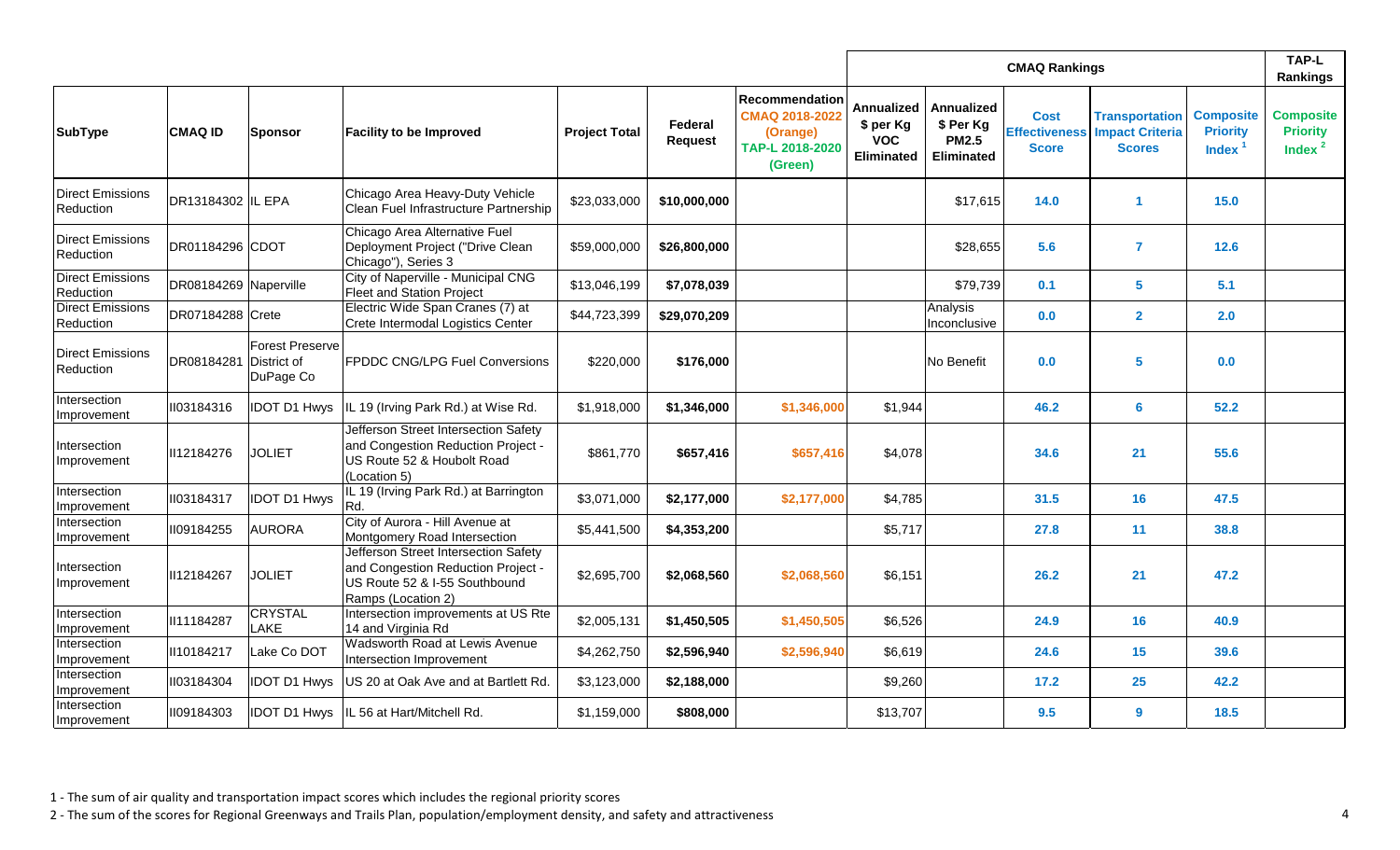|                             |                |                                   |                                                                                                                                                                  |                      |                           |                                                                                   |                                                                   | <b>TAP-L</b><br>Rankings                                     |                             |                                                                                |                                                  |                                                   |
|-----------------------------|----------------|-----------------------------------|------------------------------------------------------------------------------------------------------------------------------------------------------------------|----------------------|---------------------------|-----------------------------------------------------------------------------------|-------------------------------------------------------------------|--------------------------------------------------------------|-----------------------------|--------------------------------------------------------------------------------|--------------------------------------------------|---------------------------------------------------|
| SubType                     | <b>CMAQ ID</b> | Sponsor                           | <b>Facility to be Improved</b>                                                                                                                                   | <b>Project Total</b> | Federal<br><b>Request</b> | <b>Recommendation</b><br>CMAQ 2018-2022<br>(Orange)<br>TAP-L 2018-2020<br>(Green) | <b>Annualized</b><br>\$ per Kg<br><b>VOC</b><br><b>Eliminated</b> | Annualized<br>\$ Per Kg<br><b>PM2.5</b><br><b>Eliminated</b> | <b>Cost</b><br><b>Score</b> | <b>Transportation</b><br><b>Effectiveness Impact Criteria</b><br><b>Scores</b> | <b>Composite</b><br><b>Priority</b><br>Index $1$ | <b>Composite</b><br><b>Priority</b><br>Index $^2$ |
| Intersection<br>Improvement | II12184266     | <b>JOLIET</b>                     | Jefferson Street Intersection Safety<br>and Congestion Reduction Project -<br>US Route 52 & IL Route 59 (Location<br>1)                                          | \$6,391,615          | \$4,833,292               |                                                                                   | \$14,173                                                          |                                                              | 8.9                         | 25                                                                             | 33.9                                             |                                                   |
| Intersection<br>Improvement | II08184242     | DuPage Co<br><b>DOT</b>           | 75th St. at Fairmount Avenue, at<br><b>Fairview Avenue and at Exner</b><br>Road/Williams Street including a bike<br>path from Lyman Avenue to Fairview<br>Avenue | \$4,416,371          | \$3,396,920               |                                                                                   | \$17,477                                                          |                                                              | 5.7                         | 21                                                                             | 26.7                                             |                                                   |
| Intersection<br>Improvement | II12184274     | <b>JOLIET</b>                     | Jefferson Street Intersection Safety<br>and Congestion Reduction Project -<br>US Route 52 & I-55 Northbound<br>Ramps (Location 3)                                | \$677,040            | \$501,632                 |                                                                                   | \$23,440                                                          |                                                              | 2.6                         | 21                                                                             | 23.6                                             |                                                   |
| Intersection<br>Improvement | II09184203     | Kane Co DOT                       | Bliss Main Fabyan Intersection                                                                                                                                   | \$12,581,103         | \$8,292,283               |                                                                                   | \$29,813                                                          |                                                              | 1.1                         | $\overline{7}$                                                                 | 8.1                                              |                                                   |
| Intersection<br>Improvement | II10184271     | Lake Co DOT                       | Darrell Road at Dowell Road<br>Intersection Improvement                                                                                                          | \$4,688,394          | \$2,948,800               |                                                                                   | \$52,740                                                          |                                                              | 0.0                         | $\overline{2}$                                                                 | 2.0                                              |                                                   |
| Intersection<br>Improvement | II08184244     | DuPage Co<br><b>DOT</b>           | Lemont Road at 87th Street and at<br>83rd Street                                                                                                                 | \$5,697,367          | \$4,205,183               |                                                                                   | \$57,999                                                          |                                                              | 0.0                         | 13                                                                             | 13.0                                             |                                                   |
| Intersection<br>Improvement | II12184237     | <b>ELWOOD</b>                     | Village of Elwood - Elwood<br>International Port Road Signalization<br>Project                                                                                   | \$724,520            | \$36,515                  |                                                                                   | \$77,874                                                          |                                                              | 0.0                         | 16                                                                             | 16.0                                             |                                                   |
| Intersection<br>Improvement | II10184306     | <b>IDOT D1 Hwys</b>               | IL 43 (Waukegan Rd.) at IL 176<br>(Rockland Rd.)                                                                                                                 | \$9,084,000          | \$6,451,000               |                                                                                   | \$79,497                                                          |                                                              | 0.0                         | 13                                                                             | $13.0$                                           |                                                   |
| Intersection<br>Improvement | 1109184222     | <b>CARPENTERS</b><br><b>VILLE</b> | Main Street at Washington Street<br>Roundabout                                                                                                                   | \$6,224,207          | \$4,491,300               |                                                                                   | \$84,985                                                          |                                                              | 0.0                         | $\overline{7}$                                                                 | 7.0                                              |                                                   |
| Intersection<br>Improvement | II10184234     | Lake Co DOT                       | Fairfield Road at Monaville Road<br>Intersection Improvement                                                                                                     | \$3,013,162          | \$1,832,208               |                                                                                   | \$105,567                                                         |                                                              | 0.0                         | 4                                                                              | 4.0                                              |                                                   |
| Intersection<br>Improvement | II03184256     |                                   | Village of Schaumburg - National<br>SCHAUMBURG Parkway at American Lane<br>Roundabout                                                                            | \$3,246,456          | \$2,485,164               |                                                                                   | \$127,820                                                         |                                                              | 0.0                         | $\overline{7}$                                                                 | 7.0                                              |                                                   |
| Intersection<br>Improvement | II10184205     | Lake Co DOT                       | Wadsworth Road at Dilleys Road<br>Roundabout                                                                                                                     | \$4,627,696          | \$3,034,457               |                                                                                   | \$156,618                                                         |                                                              | 0.0                         | 12                                                                             | 12.0                                             |                                                   |
| Intersection<br>Improvement | II11184231     | ALGONQUIN                         | Roundabout at Main St, Cary Rd and<br>Arrowhead Dr                                                                                                               | \$2,987,500          | \$1,914,000               |                                                                                   | \$170,380                                                         |                                                              | 0.0                         | 12                                                                             | 12.0                                             |                                                   |
| Intersection<br>Improvement | II10184249     | Lake Co DOT                       | Hunt Club Road at IL Route 132<br>Intersection Improvements                                                                                                      | \$5,156,784          | \$3,460,310               |                                                                                   | \$185,744                                                         |                                                              | 0.0                         | <b>26</b>                                                                      | 26.0                                             |                                                   |
| Intersection<br>Improvement | II10184277     | Lake Co DOT                       | Darrell Road at Fisher Road<br>Intersection Improvement                                                                                                          | \$4,935,394          | \$3,124,000               |                                                                                   | \$190,220                                                         |                                                              | 0.0                         | $\overline{2}$                                                                 | 2.0                                              |                                                   |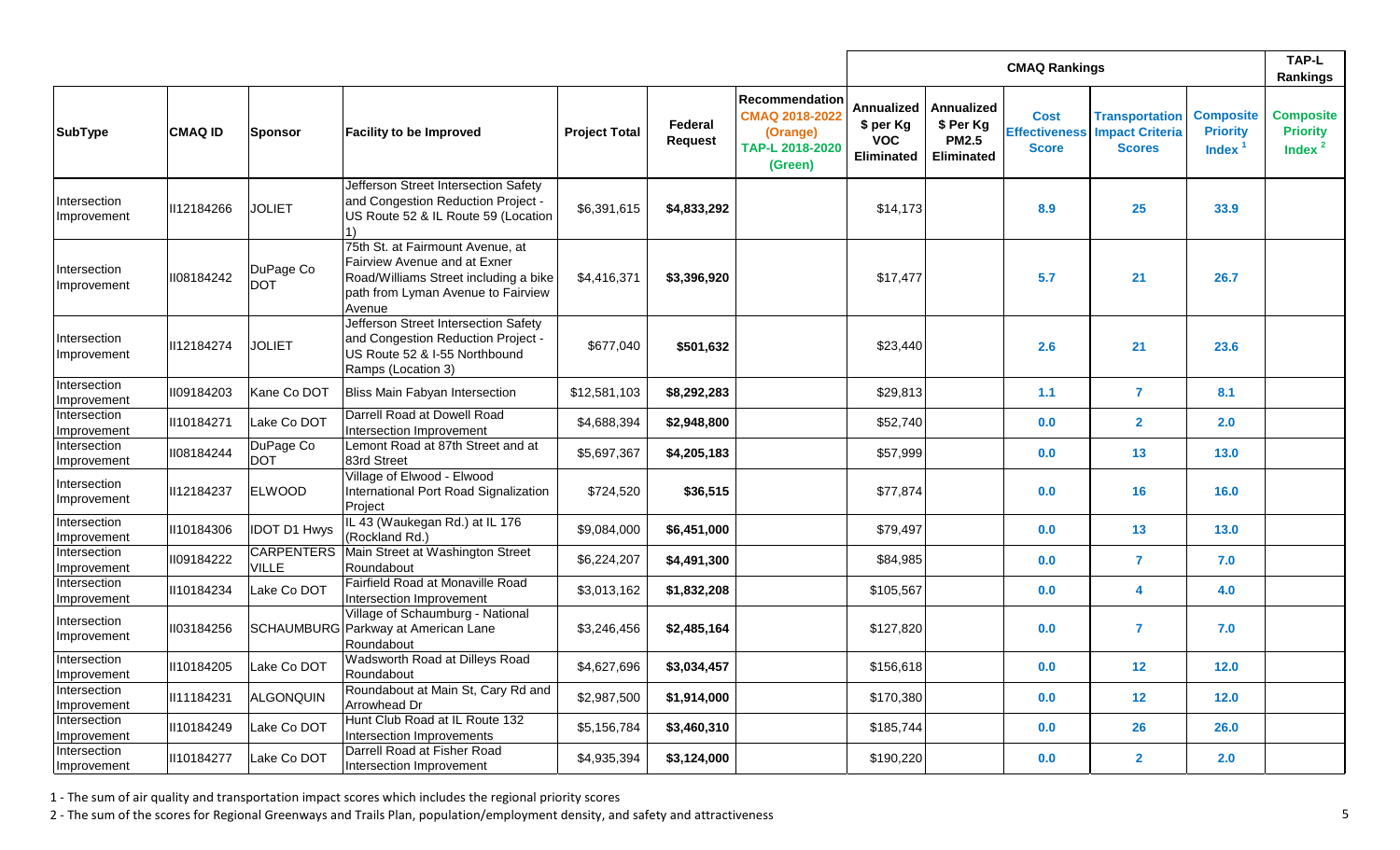|                                        |                   |                          |                                                                                                                                     |                      |                                  |                                                                            |                                                                   | <b>TAP-L</b><br>Rankings                                     |                             |                                                                                |                                                  |                                                   |
|----------------------------------------|-------------------|--------------------------|-------------------------------------------------------------------------------------------------------------------------------------|----------------------|----------------------------------|----------------------------------------------------------------------------|-------------------------------------------------------------------|--------------------------------------------------------------|-----------------------------|--------------------------------------------------------------------------------|--------------------------------------------------|---------------------------------------------------|
| <b>SubType</b>                         | <b>CMAQ ID</b>    | <b>Sponsor</b>           | <b>Facility to be Improved</b>                                                                                                      | <b>Project Total</b> | <b>Federal</b><br><b>Request</b> | Recommendation<br>CMAQ 2018-2022<br>(Orange)<br>TAP-L 2018-2020<br>(Green) | <b>Annualized</b><br>\$ per Kg<br><b>VOC</b><br><b>Eliminated</b> | Annualized<br>\$ Per Kg<br><b>PM2.5</b><br><b>Eliminated</b> | <b>Cost</b><br><b>Score</b> | <b>Transportation</b><br><b>Effectiveness Impact Criteria</b><br><b>Scores</b> | <b>Composite</b><br><b>Priority</b><br>Index $1$ | <b>Composite</b><br><b>Priority</b><br>Index $^2$ |
| Intersection<br>Improvement            | II10184251        | Lake Co DOT              | Darrell Road at Case Road/Neville<br>Road Intersection Improvement                                                                  | \$6,889,394          | \$4,251,200                      |                                                                            | \$231,605                                                         |                                                              | 0.0                         | $\overline{2}$                                                                 | 2.0                                              |                                                   |
| Intersection<br><b>Improvement</b>     | 1103184221        |                          | Village of Schaumburg - Plum Grove<br>SCHAUMBURG Road Roundabouts at Remington<br>Road and State Parkway                            | \$5,724,753          | \$3,875,227                      |                                                                            | \$732,629                                                         |                                                              | 0.0                         | $\overline{2}$                                                                 | 2.0                                              |                                                   |
| Intersection<br>Improvement            | II12184275        | <b>JOLIET</b>            | Jefferson Street Intersection Safety<br>and Congestion Reduction Project -<br>US Route 52 & I-55 East Frontage<br>Road (Location 4) | \$1,082,560          | \$818,048                        |                                                                            | No Benefit                                                        |                                                              | 0.0                         | 21                                                                             | 0.0                                              |                                                   |
| Intersection<br>Improvement            | II10184228        | Lake Co DOT              | IL 59 and Grand Avenue Intersection<br>Improvement                                                                                  | \$6,088,694          | \$3,856,872                      |                                                                            | No Benefit                                                        |                                                              | 0.0                         | 10                                                                             | 0.0                                              |                                                   |
| Intersection<br>Improvement            | II10184233        | Lake Co DOT              | <b>Grand Avenue and IL 59 Intersection</b><br>Improvement and Connection                                                            | \$6,956,644          | \$4,291,648                      |                                                                            | No Benefit                                                        |                                                              | 0.0                         | 10                                                                             | 0.0                                              |                                                   |
| Other                                  | OT01184295 CDOT   |                          | Chicago Citywide Wireless Signal<br>Interconnect                                                                                    | \$14,330,000         | \$11,464,000                     |                                                                            | \$821                                                             |                                                              | 80.6                        | $\mathbf 0$                                                                    | 80.6                                             |                                                   |
| Other                                  |                   | OT13184307  IDOT D1 Hwys | <b>IDOT Central Traffic Management</b><br>System                                                                                    | \$7,982,000          | \$6,386,000                      | \$6,386,000                                                                | \$2,907                                                           |                                                              | 60.8                        | $\mathbf 0$                                                                    | 60.8                                             |                                                   |
| Other                                  |                   | OT10184227 Lake Co DOT   | <b>Transportation Management</b><br>Association (TMA) of Lake Cook Last<br>Mile Market Shuttle Demonstration<br>Project             | \$258,000            | \$206,400                        |                                                                            | \$5,889                                                           |                                                              | 40.7                        | $\bf{0}$                                                                       | 40.7                                             |                                                   |
| Other                                  | OT09184223 AURORA |                          | Bike Share Program Expansion for<br>City of Aurora                                                                                  | \$194,400            | \$155,520                        |                                                                            | \$23,711                                                          |                                                              | 3.7                         | $\mathbf 0$                                                                    | 3.7                                              |                                                   |
| Other                                  | OT01184298 CDOT   |                          | Chicago Bike Sharing Program<br>("Divvy") System Expansion                                                                          | \$20,460,000         | \$16,368,000                     |                                                                            | \$31,600                                                          |                                                              | 1.3                         | $\mathbf{0}$                                                                   | 1.3                                              |                                                   |
| Signal Interconnect SI08184245         |                   | DuPage Co<br>DOT         | Central Signal System Expansion 1                                                                                                   | \$3,128,820          | \$2,503,056                      | \$2,503,056                                                                | \$272                                                             |                                                              | 57.8                        | <b>20</b>                                                                      | 77.8                                             |                                                   |
| Signal Interconnect SI08184247         |                   | DuPage Co<br><b>DOT</b>  | Central Signal System Expansion 2                                                                                                   | \$1,315,429          | \$1,052,343                      | \$1,052,343                                                                | \$706                                                             |                                                              | 54.6                        | 16                                                                             | 70.6                                             |                                                   |
| Signal Interconnect SI12184278         |                   | <b>JOLIET</b>            | <b>Black Road Traffic Signal</b><br><b>Interconnection Project</b>                                                                  | \$1,200,000          | \$904,800                        | \$904,800                                                                  | \$778                                                             |                                                              | 54.0                        | 15                                                                             | 69.0                                             |                                                   |
| Signal Interconnect SI02184254         |                   | <b>EVANSTON</b>          | <b>Emerson Street Traffic Signal</b><br>Modernization and Interconnect                                                              | \$1,152,000          | \$838,000                        |                                                                            | \$6,702                                                           |                                                              | 24.3                        | 13                                                                             | 37.3                                             |                                                   |
| <b>Transit Facility</b><br>Improvement | TI18184311        | Metra                    | Peterson-Ridge Union Pacific North<br>Line New Station                                                                              | \$16,222,360         | \$12,977,088                     |                                                                            | \$2,644                                                           |                                                              | 42.0                        | 32                                                                             | 74.3                                             |                                                   |